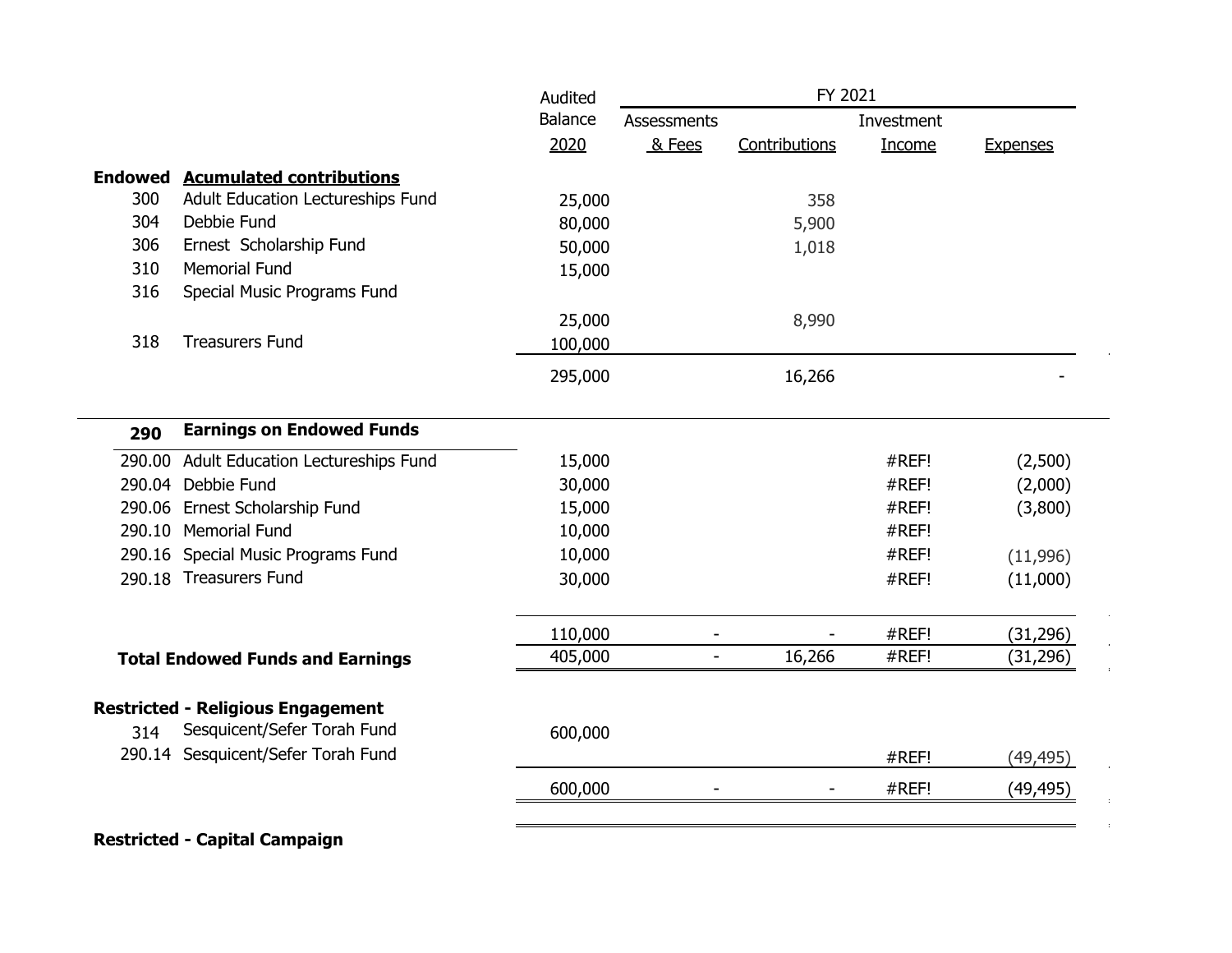| 219             | Henigsberg Sanctuary Fund               | 5,000   | 2,981                   | (2,000)                               |
|-----------------|-----------------------------------------|---------|-------------------------|---------------------------------------|
| 208             | Capital Campaign Fund                   | 100,000 |                         | (12, 495)                             |
|                 |                                         | 105,000 | 2,981<br>$\blacksquare$ | (14, 495)<br>$\overline{\phantom{a}}$ |
|                 | <b>Restricted - Scholarships</b>        |         |                         |                                       |
| 231             | Rabbi Camp Scholarship                  | 5,000   | 802                     |                                       |
| 244             | Special Needs Fund                      | 20,000  | 150                     |                                       |
| 245             | Camp Connect Fund                       | 6,000   |                         | (1,000)                               |
|                 |                                         | 31,000  | 952                     | (1,000)<br>$\overline{\phantom{0}}$   |
|                 | <b>Funds Without Restrictions</b>       |         |                         |                                       |
| General         |                                         |         |                         |                                       |
| 110             | <b>Building Assessment Fund</b>         | 100,000 | 26,220                  | (10,000)                              |
| 120             | The Endowment Fund for the Future       | 100,000 |                         |                                       |
| 130             | <b>Buddies Fund</b>                     | 25,000  | 33,583                  | (21, 288)                             |
| <b>Building</b> |                                         |         |                         |                                       |
| 105             | Land & Building                         | 100,000 |                         |                                       |
| 235             | Rabbi Fund                              | 5,000   | 33,268                  |                                       |
| 312             | <b>Endowed Care Fund</b>                | 50,000  |                         | (36,000)                              |
|                 | <b>Total Funds Without Restrictions</b> | 380,000 | 93,071                  | (67, 288)                             |
|                 | <b>Discretionary Funds</b>              |         |                         |                                       |
| 200             | Rabbi Discretionary Fund                | 25,000  | 2,027                   | (17, 110)                             |
| 203             | Rabbi Discretionary Fund                | 25,000  | 13,951                  |                                       |
| 206             | Cantor's Discretionary Fund             | 25,000  | 21,381                  | (2, 575.85)                           |
|                 |                                         |         |                         |                                       |
|                 |                                         | 75,000  | 37,359                  | (19,685)                              |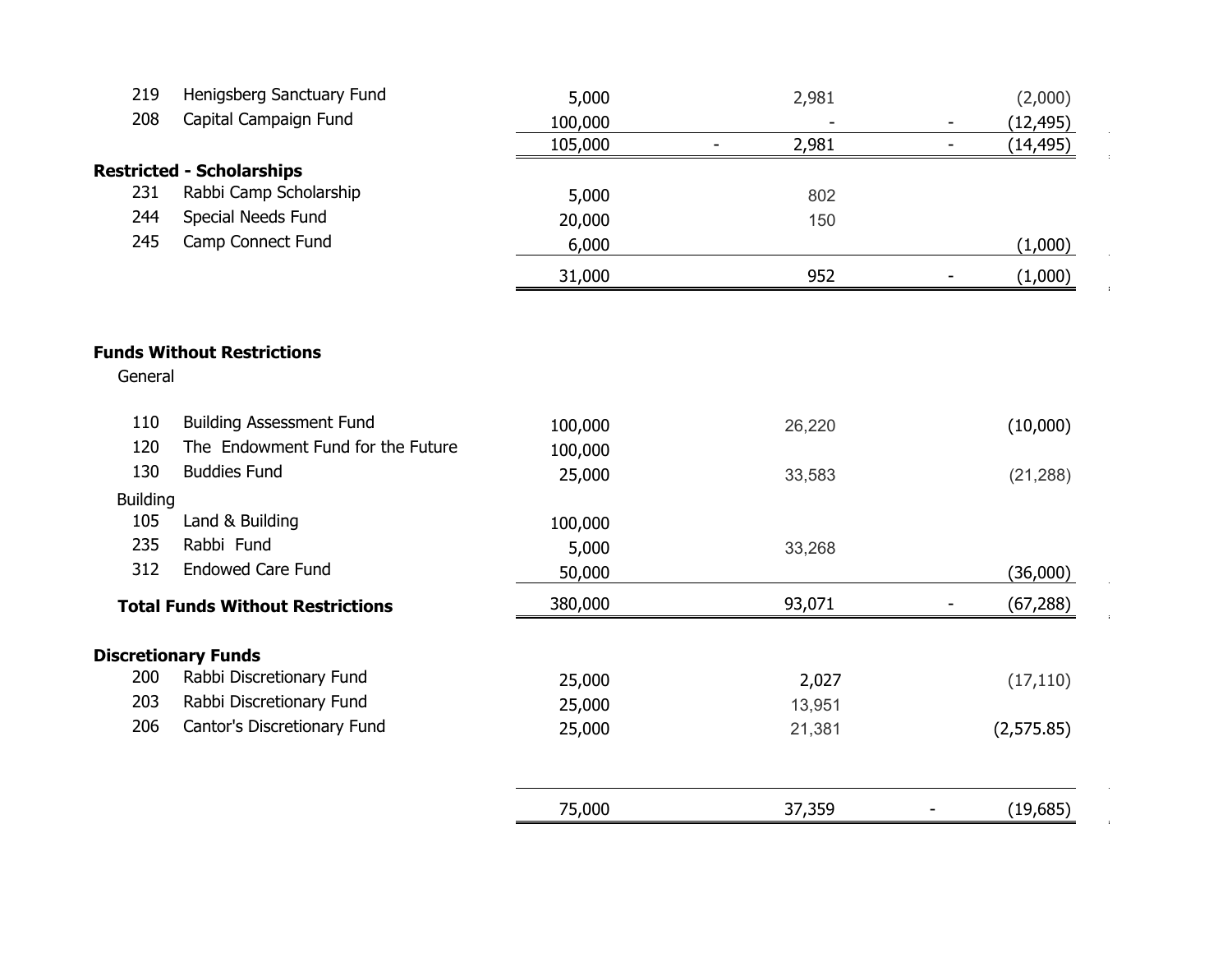| Balance<br>2021 |  |  |  |
|-----------------|--|--|--|
| 25,358          |  |  |  |
| 85,900          |  |  |  |
| 51,018          |  |  |  |
| 15,000          |  |  |  |
| 33,990          |  |  |  |
| 100,000         |  |  |  |
| 311,266         |  |  |  |

| #REF!<br>#REF!<br>#REF!<br>#REF!<br>#REF!<br>#REF!<br>#REF!<br>#REF! |
|----------------------------------------------------------------------|
|                                                                      |
|                                                                      |
|                                                                      |
|                                                                      |
|                                                                      |
|                                                                      |
|                                                                      |
|                                                                      |
|                                                                      |
|                                                                      |
|                                                                      |
|                                                                      |
| 600,000                                                              |
| #REF!                                                                |
| #REF!                                                                |
|                                                                      |